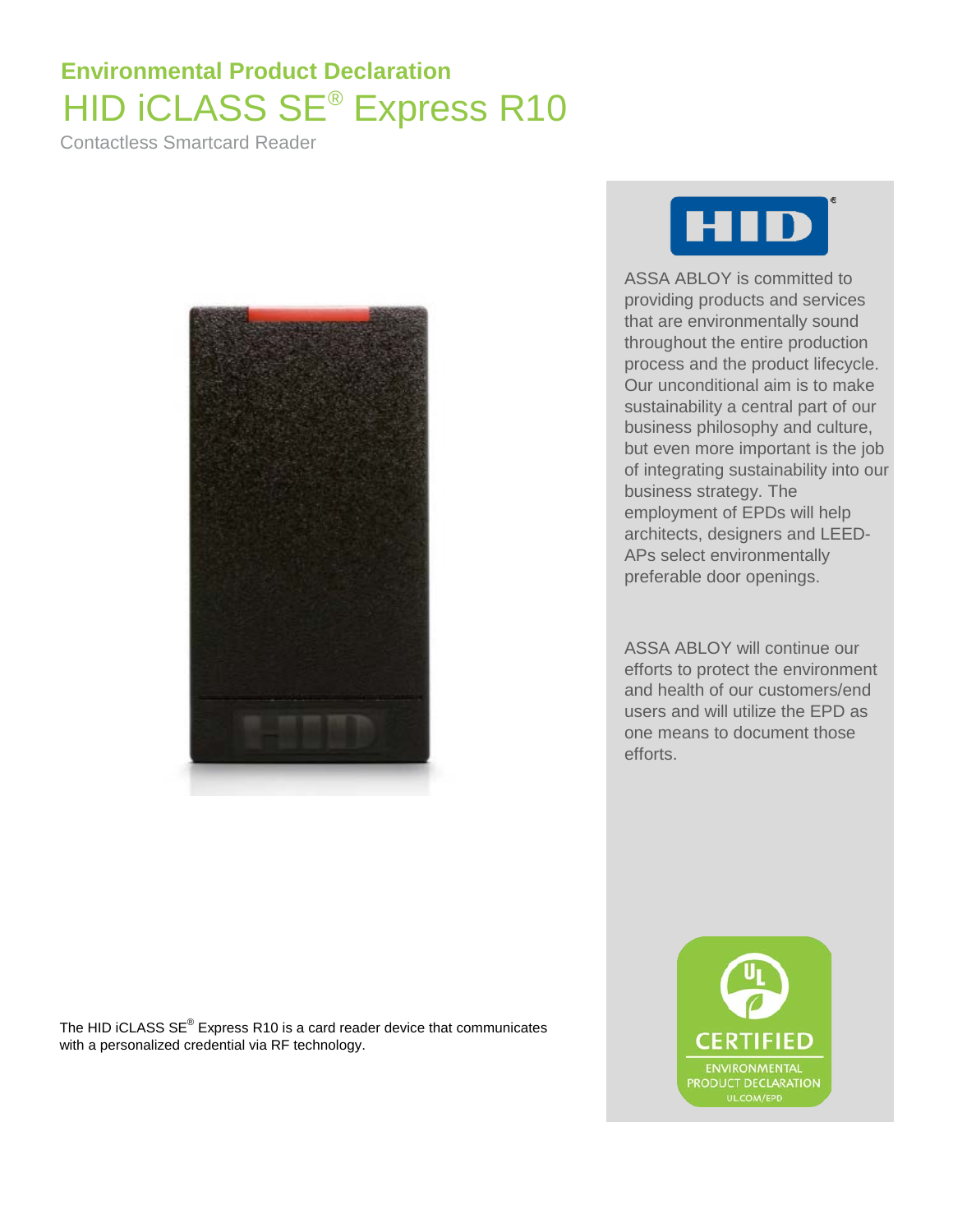

This declaration is an environmental product declaration (EPD) in accordance with ISO 14025. EPDs rely on Life Cycle Assessment (LCA) to provide information on a number of environmental impacts of products over their life cycle. Exclusions: EPDs do not indicate that any environmental or social performance benchmarks are met, and there may be impacts that they do not encompass. LCAs do not typically address the sitespecific environmental impacts of raw material extraction, nor are they meant to assess human health toxicity. EPDs can complement but cannot replace tools and certifications that are designed to address these impacts and/or set performance thresholds – e.g. Type 1 certifications, health assessments and declarations, environmental impact assessments, etc. Accuracy of Results: EPDs regularly rely on estimations of impacts, and the level of accuracy in estimation of effect differs for any particular product line and reported impact. Comparability: EPDs are not comparative assertions and are either not comparable or have limited comparability when they cover different life cycle stages, are based on different product category rules or are missing relevant environmental impacts. EPDs from different programs may not be comparable.

| PROGRAM OPERATOR                   | <b>UL Environment</b>                                                    |                                       |  |  |  |  |  |
|------------------------------------|--------------------------------------------------------------------------|---------------------------------------|--|--|--|--|--|
| <b>DECLARATION HOLDER</b>          | <b>ASSA ABLOY/ HID</b>                                                   |                                       |  |  |  |  |  |
| <b>DECLARATION NUMBER</b>          |                                                                          |                                       |  |  |  |  |  |
| DECLARED PRODUCT                   | HID ICLASS SE® Express R10                                               |                                       |  |  |  |  |  |
| <b>REFERENCE PCR</b>               | Builders Hardware PCR UL 9004                                            |                                       |  |  |  |  |  |
| DATE OF ISSUE                      | November 27, 2018                                                        |                                       |  |  |  |  |  |
| PERIOD OF VALIDITY                 | 5 Years                                                                  |                                       |  |  |  |  |  |
|                                    | Product definition and information about building physics                |                                       |  |  |  |  |  |
|                                    | Information about basic material and the material's origin               |                                       |  |  |  |  |  |
| <b>CONTENTS OF THE</b>             | Description of the product's manufacturing                               |                                       |  |  |  |  |  |
| <b>DECLARATION</b>                 | Indication of product processing                                         |                                       |  |  |  |  |  |
|                                    | Information about the in-use conditions                                  |                                       |  |  |  |  |  |
|                                    | Life cycle assessment results                                            |                                       |  |  |  |  |  |
|                                    | Testing results and verifications                                        |                                       |  |  |  |  |  |
| The PCR review was conducted by    |                                                                          | The Independent Expert Committee, SVR |  |  |  |  |  |
| by Underwriters Laboratories       | This declaration was independently verified in accordance with ISO 14025 |                                       |  |  |  |  |  |
| <b>INTERNAL</b>                    | <b>EXTERNAL</b>                                                          | <b>UL Environment</b>                 |  |  |  |  |  |
| ISO 14044 and the reference PCR by | This life cycle assessment was independently verified in accordance with |                                       |  |  |  |  |  |

1 Exclusions: EPDs do not indicate that any environmental or social performance benchmarks are met, and there may be impacts that they do not encompass. LCAs do not typically address the sitespecific environmental impacts of raw material extraction, nor are they meant to assess human health toxicity. EPDs can complement but cannot replace tools and certifications that are designed to address these impacts and/or set performance thresholds, e.g., Type 1 certifications, health assessments and declarations, environmental impact assessments, etc. Accuracy of Results: EPDs regularly rely on estimations of impacts, and the level of accuracy in estimation of effect differs for any particular product line and reported impact. Comparability: EPDs are not comparative assertions and are either not comparable or have limited comparability when they cover different life cycle stages, are based on different product category rules or are missing relevant environmental impacts. EPDs from different programs may not be comparable.

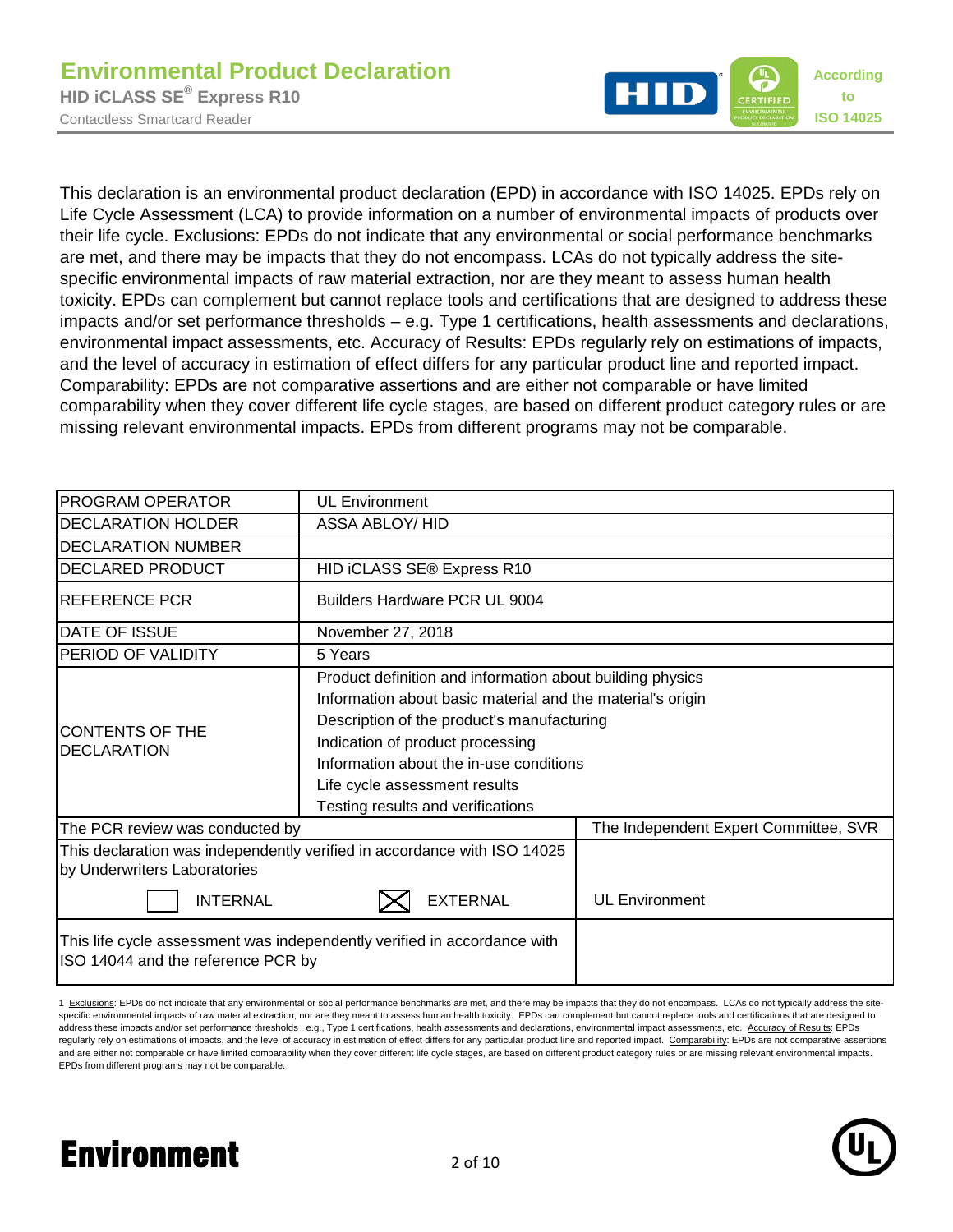### **Product Definition and Information**

### **Product Description**

Product name: HID iCLASS SE<sup>®</sup> Express R10

Product characteristic: iCLASS SE Reader

The HID iCLASS SE® Express R10 is a card reader device that communicates with a personalized credential via RF technology. Additional features include:

- Supports Seos® and ISO 14443A unique identifier (UID) only
- Integrated HID Mobile Access® via NFC & BLE
- Durable pigtail wiring connection

### **Application**

The HID iCLASS SE® Express R10 is ideal for a wide range of applications requiring ID authentication. Common applications include but are not limited to: commercial buildings, industrial buildings, government buildings, military installations, campus settings, and hospital buildings.

### **Technical Data**

For the declared product, the following technical data in the delivery status must be provided with reference to the test standard:

| <b>Technical Data</b> |                         |  |  |  |  |  |
|-----------------------|-------------------------|--|--|--|--|--|
| Mounting              | Mini-Mullion size       |  |  |  |  |  |
| Power supply          | 12V                     |  |  |  |  |  |
| Current requirements  | 160 mA                  |  |  |  |  |  |
| Operating temperature | $-35$ to 65 $\degree$ C |  |  |  |  |  |
| Operating humidity    | 5% to 95%               |  |  |  |  |  |

# Environment 3 of 10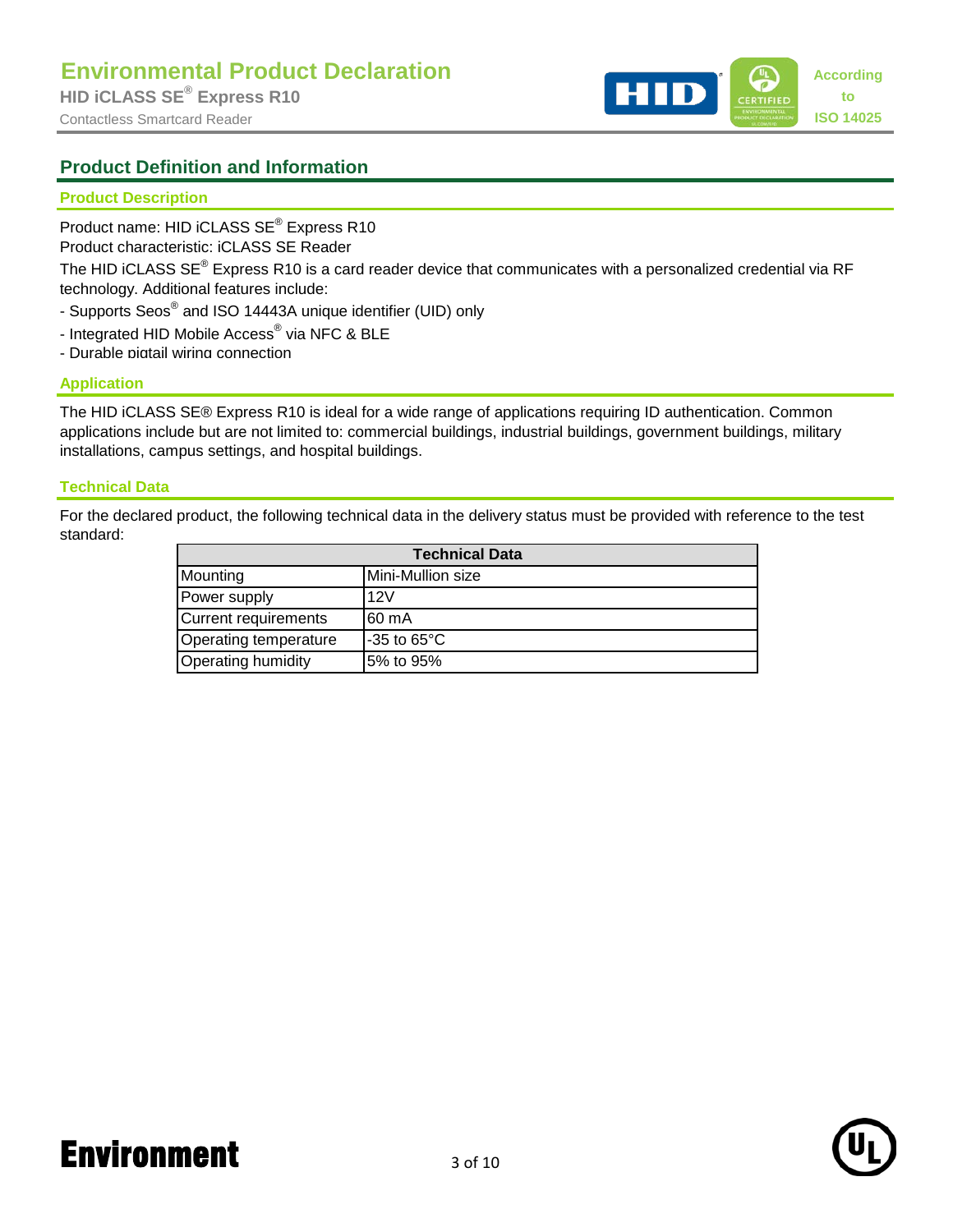

## **Placing on the Market / Application Rules**

The standards that can be applied for HID iCLASS  $SE^{\heartsuit}$  Express R10 are:

- UL 294 The Standard of Safety for Access Control System Units
- C22.2 No. 205 Signal Equipment
- CB Certificate US-21166-UL
- US FCC Radio Certification 47 CFR Part 15, Subpart C
- Canada Radio Certification RSS-210 Issue 8: 2010

- EN 60950-1: 2006/ All: 2009 +A1:2010 +A12:2011 - Information technology equipment - Safety - Part1: General requirements

- EN 301 489-1 V1.9.2 - Common Technical Requirements

- EN 301 489-3 V1.6.1 - Specific conditions for Short Range Devices (SRD) operating on frequencies between 9 kHz and 40 GHz

- EN 50130-4:2011 Alarm systems Electromagnetic Compatibility and Environmental test methods
- ETSI EN 300 330-2 V1.5.1 Electromagnetic Compatibility and Radio spectrum Matters (ERM)
- EN 50581:2012 RoHS2 Conformity

## **Delivery Status**

Shipments of HID products are delivered in a cardboard box.

**Base Materials / Ancillary Materials**

| <b>Material</b>        | Percentage in mass (%) |
|------------------------|------------------------|
| <b>Stainless Steel</b> | 5.20%                  |
| Electronics/Mechanics  | 39.00%                 |
| <b>Plastics</b>        | 43.45%                 |
| Other                  | 12.35%                 |
| Total                  | 100.00%                |

#### **Manufacture**

The product is assembled by a contract manufacturer's production facility located in Mexico. Injection molded plastic housing, as well as the electronic components, are manufactured by an upstream supplier and assembled on site at the production facility. Assembled components are potted into place before being packaged for shipment.

### **Environmental and Health During Manufacturing**

HID is committed to producing and distributing door opening solutions with minimal environmental impact, where health & safety is the primary focus for all employees and associates.

• Environmental operations, GHG, energy, water, waste, VOC, surface treatment and H&S are being routinely monitored. Inspections, audits, and reviews are conducted periodically to ensure that applicable standards are met and environment management program effectiveness is evaluated.

• Code of Conduct covers human rights, labor practices and decent work. Management of ASSA ABLOY is aware of their environmental roles and responsibilities, providing appropriate training, supporting accountability and recognizing outstanding performance.

• The contract manufacturer's facility has certification of Environmental Management to ISO 14001:2004 and Occupational Health and Safety to OHSAS 18001:2007.

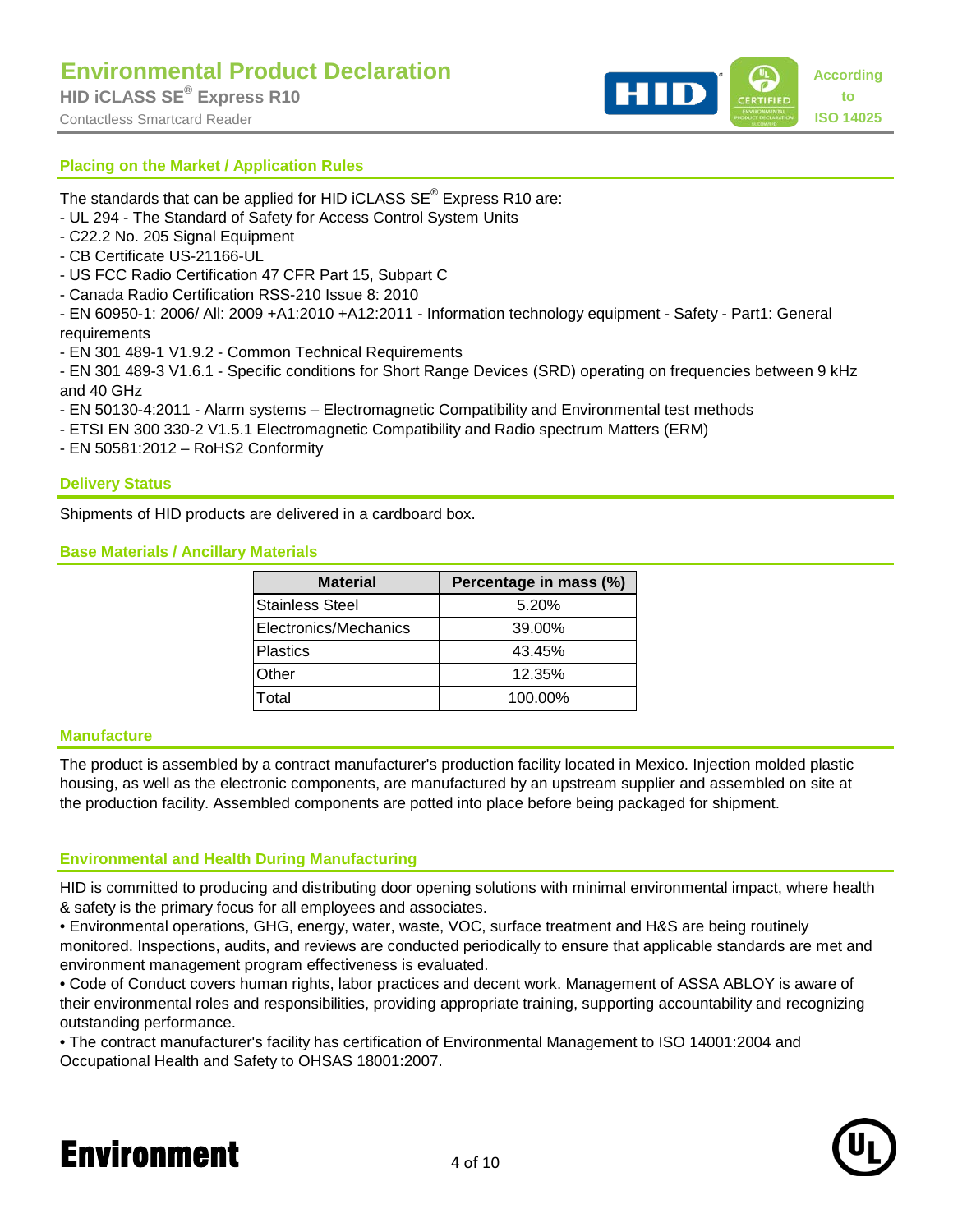

#### **Product Processing / Installation**

HID iCLASS SE<sup>®</sup> Express R10 Card Readers are distributed through and installed by trained installation technicians, such as locksmiths, carpenters etc. adhering to local/national standards and requirements.

#### **Packaging**

Shipments of HID products are delivered in a cardboard box.

| <b>Material</b> | <b>Quantity (% By Weight)</b> |  |  |  |  |  |  |
|-----------------|-------------------------------|--|--|--|--|--|--|
| Cardboard       | 97%                           |  |  |  |  |  |  |
| <b>Other</b>    | 3%                            |  |  |  |  |  |  |
| <b>Total</b>    | 100%                          |  |  |  |  |  |  |

#### **Conditions of Use**

No cleaning or annual maintenance is required.

#### **Environmental and Health During Use**

There is no harmful emissive potential. No damage to health or impairment is expected under normal use corresponding to the intended use of the product.

#### **Reference Service Life**

The reference service life is 30 years

#### **Extraordinary Effects**

#### **Fire**

The external housing of the HID iCLASS SE<sup>®</sup> Express R10, consisting of the bezel and mounting plate, are constructed from polycarbonate resin thermoplastic. The housing material, and thus the reader as a whole unit, has been classified as having a UL94 HB Flame Rating. A UL94 Flame Rating of HB indicates: slow burning on a horizontal specimen; burning rate < 76 mm/min for thickness < 3 mm and burning stops before 100 mm.

#### **Water**

No substances are used on the device, which could have a negative impact on ecological water quality on contact with water.

#### **Mechanical Destruction**

No danger to the environment can be anticipated during mechanical destruction.

#### **Re-use Phase**

During the reference service life, the reader can be disconnected and dismounted then remounted and attached elsewhere.

#### **Disposal**

The card reader can be recycled according to local electronics recycling options offered by municipalities, electronics recyclers or garbage haulers.

#### **Further Information**

HID Global 611 Center Ridge Dr Austin, TX 78753

# **Environment** 5 of 10

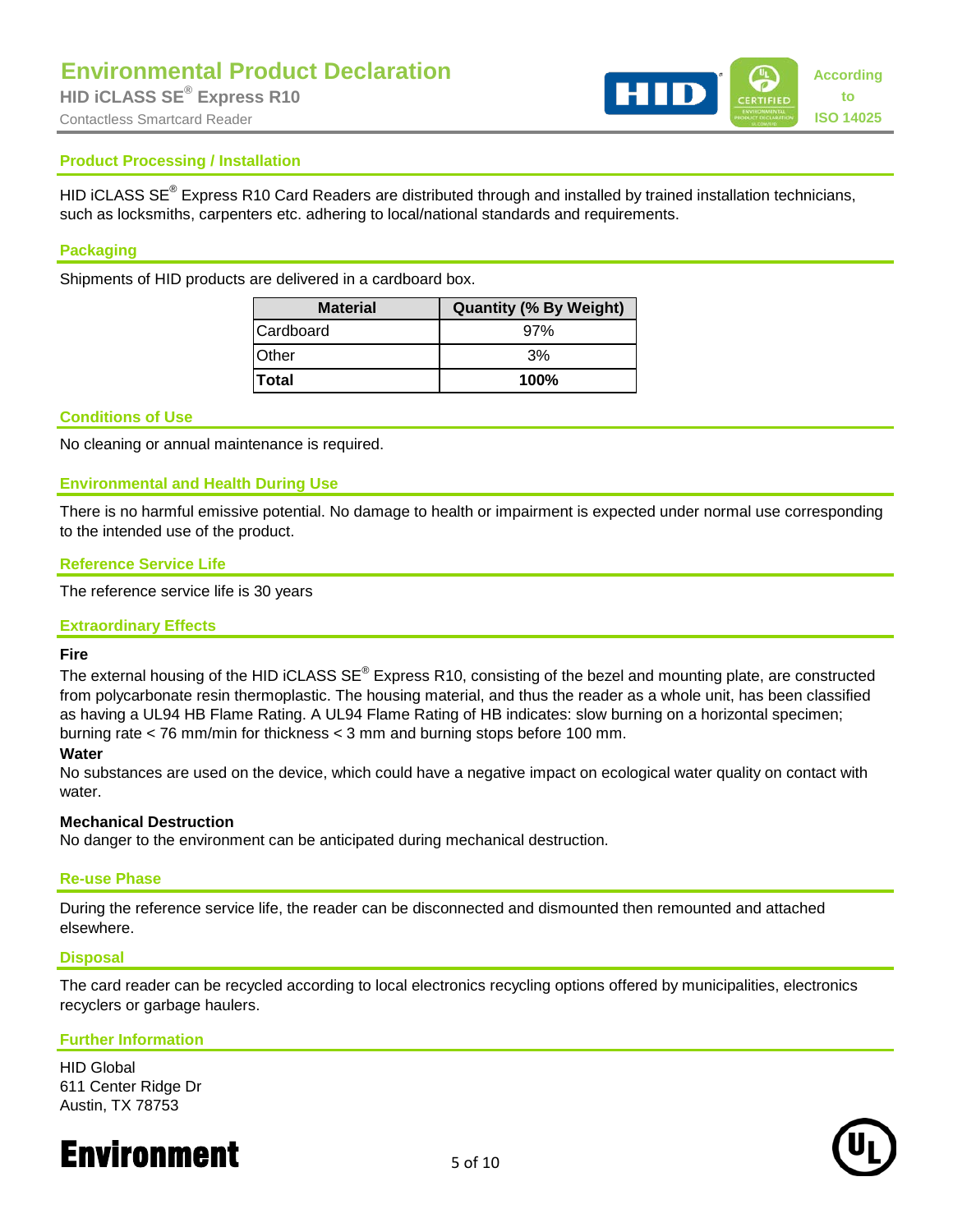## Contactless Smartcard Reader **ISO 14025 ISO 14025**

### **Life Cycle Assessment**

#### **Declared Unit**

The declaration refers to the fictional unit of 1 unit (or piece) of HID iCLASS SE® Express R10, as specified in the Builders Hardware PCR

| <b>Name</b>               | <b>Value</b> | <b>IUnit</b>       |
|---------------------------|--------------|--------------------|
| Declared unit             |              | <b>Card Reader</b> |
| Unit                      | 0.092        | ka                 |
| Packaged Unit             | 0.180        |                    |
| Conversion factor to 1 kg | 10.870       |                    |

### **System Boundary**

This is a cradle to gate with options Environmental Product Declaration. The following life cycle phases were considered:

|                              | <b>Product Stage</b> |                |                                               | <b>Construction</b><br><b>Process Stage</b> | <b>Use Stage</b> |                |                |             | End of Life Stage* |                              |                             | <b>Benefits and</b><br>Loads Beyond<br>the System<br><b>Boundaries</b> |                |                         |                |                                                       |
|------------------------------|----------------------|----------------|-----------------------------------------------|---------------------------------------------|------------------|----------------|----------------|-------------|--------------------|------------------------------|-----------------------------|------------------------------------------------------------------------|----------------|-------------------------|----------------|-------------------------------------------------------|
| Raw material<br><b>Addns</b> | Transport            | Manufacturing  | site<br>from<br>the<br>Transport<br>٩<br>gate | Construction<br>installation<br>process     | Jse              | Maintenance    | Repair         | Replacement | Refurbishment      | Operational<br>use<br>energy | Operational<br>use<br>water | econstruction<br>demolition<br>$\Box$                                  | Transport      | ၉<br>processir<br>Waste | Disposal       | ත<br>potentia<br>Recyclir<br><b>Recover</b><br>Reuse- |
| A <sub>1</sub>               | A2                   | A <sub>3</sub> | A4                                            | A5                                          | B <sub>1</sub>   | B <sub>2</sub> | B <sub>3</sub> | B4          | B <sub>5</sub>     | B <sub>6</sub>               | B7                          | C1                                                                     | C <sub>2</sub> | C <sub>3</sub>          | C <sub>4</sub> | D                                                     |
| X                            | X                    | X              | Χ                                             | X                                           | <b>MND</b>       | <b>MND</b>     | <b>MND</b>     | <b>MND</b>  | <b>MND</b>         | X                            | <b>MND</b>                  | <b>MND</b>                                                             | X              | X                       | X              | X                                                     |

**Description of the System Boundary Stages Corresponding to the PCR**

**(X = Included; MND = Module Not Declared)**

\*This includes provision of all materials, products and energy, packaging processing and its transport, as well as waste processing up to the end-of waste state or disposal of final residues.

#### **Estimates and Assumptions**

#### **End of Life**

In the End of Life phase, for all the materials which can be recycled, a recycling scenario with 100% collection rate was assumed.

#### **Cut-off Criteria**

In the assessment, all available data from the production process are considered, i.e. all raw materials used, auxiliary materials (e.g. lubricants), thermal energy consumption and electric power consumption - including material and energy flows contributing less than 1% of mass or energy (if available). In case a specific flow contributing less than 1% in mass or energy is not available, worst case assumption proxies are selected to represent the respective environmental impacts. Impacts relating to the production of machines and facilities required during production are out of the scope of this assessment.

#### **Background data**

For life cycle modeling of the considered products, the GaBi 8 Software System for Life Cycle Engineering, developed by thinkstep, is used. The GaBi-database contains consistent and documented datasets which are documented in the online GaBi-documentation. To ensure comparability of results in the LCA, the basic data of GaBi database were used for energy, transportation and auxiliary materials.

# **Environment** 6 of 10



**to**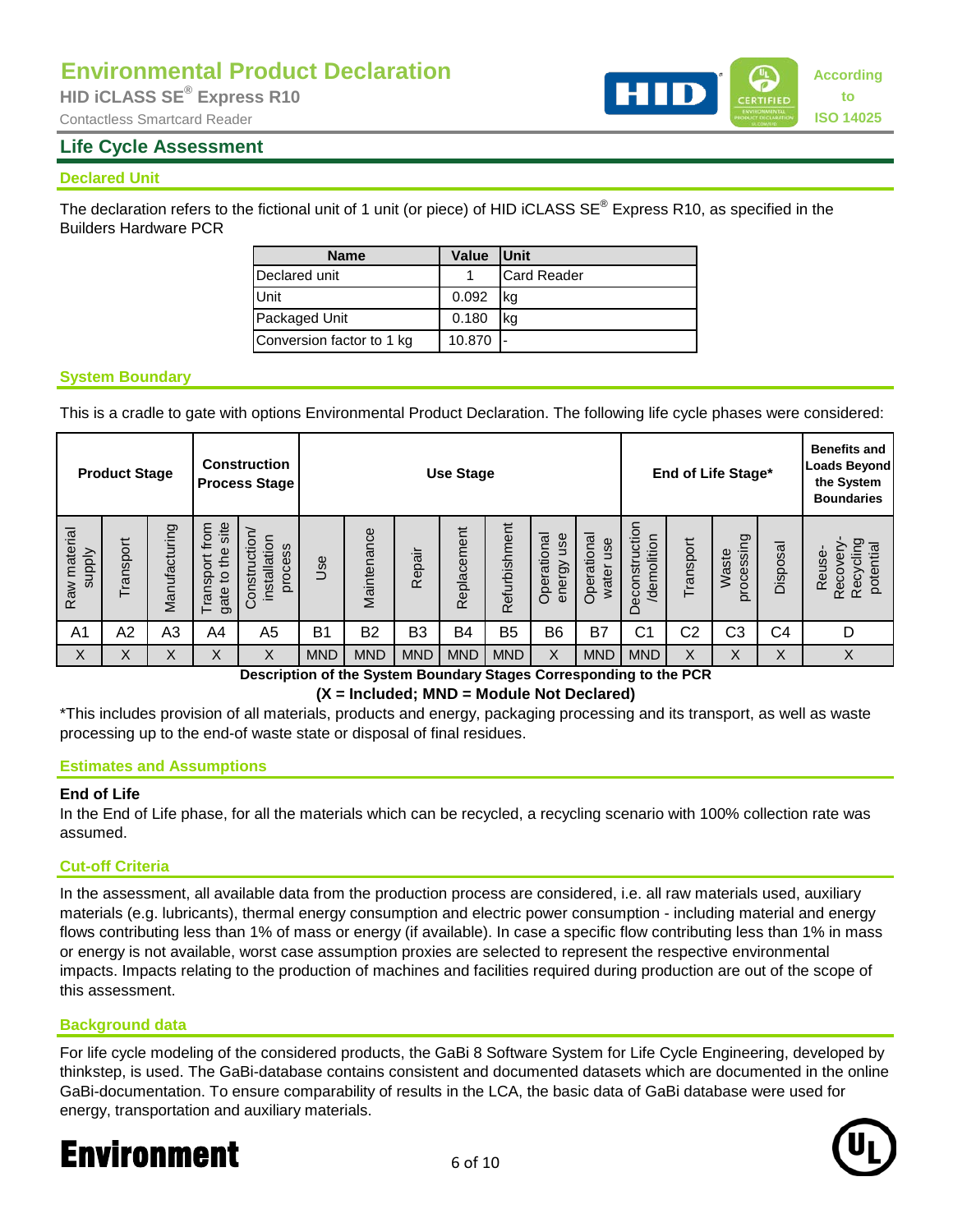#### **Data Quality**

**Environmental Product Declaration**<br>HID **CLASS SE<sup>®</sup> Express R10 to** Contactless Smartcard Reader **ISO 14025** 

The data sources used are complete and representative of North America in terms of the geographic and technological coverage and are a recent vintage (i.e. less than ten years old). The data used for primary data are based on direct information sources of the manufacturer. Secondary data sets were used for raw materials extraction and processing, end of life, transportation, and energy production flows. Wherever secondary data is used, the study adopts critically reviewed data for consistency, precision, and reproducibility to limit uncertainty.

### **Period Under Review**

The period under review is September through December of 2017.

#### **Allocation**

Allocation was determined on a per unit basis.

#### **Comparability**

A comparison or an evaluation of EPD data is only possible if all data sets to be compared were created according to EN 15804 and the building context, respectively the product-specific characteristics of performance, are taken into account. Environmental declarations from different programs may not be comparable. Full conformance with the PCR for North American Builders Hardware products allows EPD comparability only when all stages of a Builders Hardware product's life cycle have been considered. However, variations and deviations are possible.

## **LCA: Modeling Scenarios and Additional Technical Information**

The following technical information is a basis for the declared modules or can be used for developing specific scenarios in the context of a building assessment if modules are not declared.

| Installation into the building (A5)        |                                     |                | Reference Service Life                |       |       |
|--------------------------------------------|-------------------------------------|----------------|---------------------------------------|-------|-------|
| <b>Name</b>                                | Value<br><b>Unit</b><br><b>Name</b> |                |                                       | Value | Unit  |
| Auxiliary                                  |                                     | kg             | Reference Service Life                | 30    | years |
| Water consumption                          |                                     | m <sup>3</sup> |                                       |       |       |
| Other resources                            |                                     | kg             | End of life (C1-C4)                   |       |       |
| Electricity consumption                    |                                     | kWh            | <b>Name</b>                           | Value | Un    |
| Other energy carriers                      |                                     | MJ             | Collected separately                  | 0.09  | kç    |
| <b>Material loss</b>                       |                                     | kg             | Collected as mixed construction waste | 0.00  | kç    |
| Output substance following waste treatment | 0.05                                |                | Reuse                                 | 0.00  | kç    |
| on-site                                    |                                     | kg             | Recycling                             | 0.00  | kç    |
| Dust in the air                            | $\overline{\phantom{a}}$            | kg             | Energy recovery                       | 0.02  | kc    |
| VOC in the air                             |                                     | kg             | Landfilling                           | 0.07  | kç    |

| Operational energy use (B6)       |              |       |  |  |  |  |  |  |
|-----------------------------------|--------------|-------|--|--|--|--|--|--|
| <b>Name</b>                       | <b>Value</b> | Unit  |  |  |  |  |  |  |
| Electricity consumption           | 130.64       | kWh   |  |  |  |  |  |  |
| Years of use                      | 30           | years |  |  |  |  |  |  |
| Days per year in use              | 365.25       | days  |  |  |  |  |  |  |
| Hours per day in on mode          |              | h     |  |  |  |  |  |  |
| Hours per day in stand-by mode    | 23           | h     |  |  |  |  |  |  |
| Power consumption (on mode)       | 1.52         | W     |  |  |  |  |  |  |
| Power consumption (stand-by mode) | 0.96         | W     |  |  |  |  |  |  |

| <b>Reference Service Life</b> |              |       |  |  |  |  |  |
|-------------------------------|--------------|-------|--|--|--|--|--|
| <b>Name</b>                   | <b>Value</b> | Unit  |  |  |  |  |  |
| Reference Service Life        | 30           | vears |  |  |  |  |  |

| End of life (C1-C4)                   |       |      |  |  |  |  |  |  |  |
|---------------------------------------|-------|------|--|--|--|--|--|--|--|
| <b>Name</b>                           | Value | Unit |  |  |  |  |  |  |  |
| Collected separately                  | 0.09  | kg   |  |  |  |  |  |  |  |
| Collected as mixed construction waste | 0.00  | kg   |  |  |  |  |  |  |  |
| Reuse                                 | 0.00  | kg   |  |  |  |  |  |  |  |
| Recycling                             | 0.00  | kq   |  |  |  |  |  |  |  |
| Energy recovery                       | 0.02  | kg   |  |  |  |  |  |  |  |
| Landfilling                           | 0.07  | kg   |  |  |  |  |  |  |  |

# Environment 7 of 10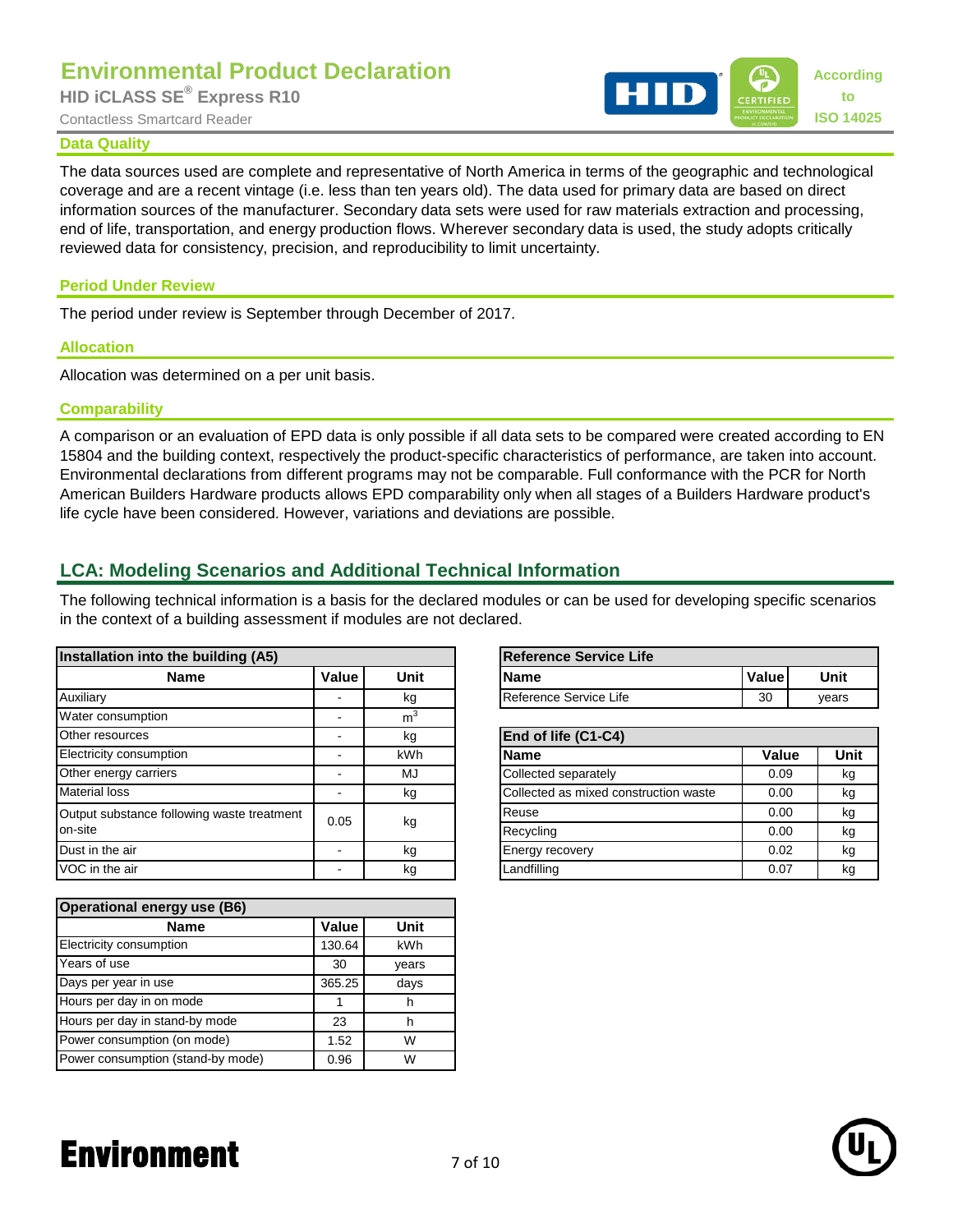

**to**

### **LCA Results**

Results shown below were calculated using TRACI 2.1 Methodology.

|            | <b>TRACI 2.1 Impact Assessment</b>                      |                |             |             |                |             |                |                |                |              |  |
|------------|---------------------------------------------------------|----------------|-------------|-------------|----------------|-------------|----------------|----------------|----------------|--------------|--|
| Parameter  | Parameter                                               | Unit           | $A1 - A3$   | A4          | A <sub>5</sub> | <b>B6</b>   | C <sub>2</sub> | C <sub>3</sub> | C <sub>4</sub> | D            |  |
| <b>GWP</b> | Global warming potential                                | kg $CO2$ -Eq.  | $.9E + 00$  | 1.1E-01     | $9.0E - 03$    | $.0E + 02$  | 7.6E-04        | 1.7E-04        | $2.1E-02$      | $-5.5E - 02$ |  |
| <b>ODP</b> | Depletion potential of the<br>stratospheric ozone layer | kg CFC-11 Eq.  | $3.1E-09$   | 4.3E-12     | $9.1E - 15$    | 1.0E-09     | 2.9E-14        | 5.9E-15        | 5.8E-16        | 7.7E-11      |  |
| AP Air     | Acidification potential for air<br>emissions            | kg $SO_2$ -Eq. | .4E-02      | 5.6E-04     | 5.0E-05        | 8.8E-01     | 4.6E-06        | 1.1E-06        | 9.6E-05        | $-5.9E - 05$ |  |
| EP         | Eutrophication potential                                | kg N-Eg.       | 5.5E-04     | $3.1E - 05$ | 8.6E-06        | $.2E-02$    | 2.5E-07        | $5.1E-08$      | 3.6E-05        | $-3.1E - 06$ |  |
| <b>SP</b>  | Smog formation potential                                | kg $O_3$ -Eq.  | 1.0E-01     | .5E-02      | 4.7E-04        | $6.9E + 00$ | 1.3E-04        | 2.5E-05        | 3.8E-04        | $-1.4E - 03$ |  |
| <b>FFD</b> | <b>Fossil Fuel Depletion</b>                            | MJ-surplus     | $2.2E + 00$ | 2.0E-01     | 2.9E-03        | $6.2E + 01$ | 1.3E-03        | 2.8E-04        | 3.2E-03        | $-9.0E - 02$ |  |

Results shown below were calculated using CML 2001 - April 2013 Methodology.

#### 4.0E-05 -7.6E-06 9.6E-06 -9.0E-06 7.9E-05 1.0E-09 -5.1E-08 2.5E-02 -7.2E-01 Abiotic depletion potential for c depietion potential for<br>
fossil resources MJ 2.5E+01 | 1.4E+00 | 2.6E-02 9.6E-03 2.2E-03 Eutrophication potential  $kg(PO<sub>4</sub>)<sup>3</sup>$ -Eq. 7.2E-04 kg CFC-11 Eq. | 2.8E-09 | 4.3E-12 | 9.1E-15 | 8.6E-10 | 2.9E-14 | 5.9E-15 **B6** 1.1E-01 5.3E-02 1.0E+02 7.6E-04 1.7E-04  $4.3E-12$ Parameter | Parameter | Unit |A1-A3 | A4 | A5 | B6 | C2 | C3 | C4 | D AP Air 4.6E-04 3.3E-05 3.7E-06 9.2E-07 3.7E-05 -5.2E-05 1.2E-05 3.4E-02 6.7E-07 1.3E-07 Acidification potential for air  $k$ g SO<sub>2</sub>-Eq.<br>
emissions  $kg$  SO<sub>2</sub>-Eq. POCP Formation potential of tropospheric ozone photochemical oxidants kg ethane-Eq. EP Abiotic depletion potential for non-<br>fossil resources fossil resources kg Sb-Eq. 6.7E-05 4.7E-11 1.8E-09 1.1E-06 3.1E-13 3.0E-13 1.9E+00 1.1E-06 1.5E+03 9.6E-01 3.4E-02 9.4E-02 1.5E-02 8.7E-04 6.6E-05 7.0E-06 4.4E-07 1.1E-07 6.7E-05 5.8E-16 6.1E-11 **Parameter Unit A1-A3 A4 A5 C2 C3 C4** Global warming potential | kg CO<sub>2</sub>-Eq. | 1.9E+00 | 1.1E-01 | 5.3E-02 | 1.0E+02 | 7.6E-04 | 1.7E-04 | 2.4E-02 | -5.5E-02 8.6E-10 kg CO<sub>2</sub>-Eq. **CML 4.1 Impact Assessment** GWP ODP Depletion potential of the stratospheric ozone layer

Results below contain the resource use throughout the life cycle of the product.

| <b>Parameter</b> | <b>Parameter</b>                                                 | Unit           | $A1 - A3$   | A4          | A <sub>5</sub> | <b>B6</b>    | C <sub>2</sub> | C <sub>3</sub> | C <sub>4</sub> | D            |
|------------------|------------------------------------------------------------------|----------------|-------------|-------------|----------------|--------------|----------------|----------------|----------------|--------------|
| PERE             | Renewable primary energy as<br>energy carrier                    | MJ             | $3.9E + 00$ | $0.0E + 00$ | $3.4E - 03$    | $0.0E + 00$  | $0.0E + 00$    | $0.0E + 00$    | 2.2E-03        | 5.9E-03      |
| <b>PERM</b>      | Renewable primary energy<br>resources as material<br>utilization | MJ             | 8.9E-01     | $0.0E + 00$ | $0.0E + 00$    | $0.0E + 00$  | $0.0E + 00$    | $0.0E + 00$    | $0.0E + 00$    | $0.0E + 00$  |
| <b>PERT</b>      | Total use of renewable<br>primary energy resources               | <b>MJ</b>      | $4.8E + 00$ | $0.0E + 00$ | $3.4E - 03$    | $0.0E + 00$  | $0.0E + 00$    | $0.0E + 00$    | 2.2E-03        | 5.9E-03      |
| PENRE            | Nonrenewable primary energy<br>as energy carrier                 | MJ             | $2.7E + 01$ | $1.4E + 00$ | 2.7E-02        | $1.8E + 03$  | 9.7E-03        | 2.3E-03        | 2.7E-02        | $-7.2E - 01$ |
| <b>PENRM</b>     | Nonrenewable primary energy<br>as material utilization           | MJ             | 8.9E-01     | $0.0E + 00$ | $0.0E + 00$    | $0.0E + 00$  | $0.0E + 00$    | $0.0E + 00$    | $0.0E + 00$    | $0.0E + 00$  |
| PENRT            | Total use of nonrenewable<br>primary energy resources            | <b>MJ</b>      | $2.8E + 01$ | $1.4E + 00$ | $2.7E - 02$    | $1.8E + 0.3$ | 9.7E-03        | $2.3E - 0.3$   | 2.7E-02        | $-7.2E - 01$ |
| <b>SM</b>        | Use of secondary material                                        | MJ             | $0.0E + 00$ | $0.0E + 00$ | $0.0E + 00$    | $0.0E + 00$  | $0.0E + 00$    | $0.0E + 00$    | $0.0E + 00$    | $0.0E + 00$  |
| <b>RSF</b>       | Use of renewable secondary<br>fuels                              | MJ             | $0.0E + 00$ | $0.0E + 00$ | $0.0E + 00$    | $0.0E + 00$  | $0.0E + 00$    | $0.0E + 00$    | $0.0E + 00$    | $0.0E + 00$  |
| <b>NRSF</b>      | Use of nonrenewable<br>secondary fuels                           | <b>MJ</b>      | $0.0E + 00$ | $0.0E + 00$ | $0.0E + 00$    | $0.0E + 00$  | $0.0E + 00$    | $0.0E + 00$    | $0.0E + 00$    | $0.0E + 00$  |
| <b>FW</b>        | Use of net fresh water                                           | m <sup>3</sup> | $2.1E + 00$ | $0.0E + 00$ | 1.6E-03        | $0.0E + 00$  | $0.0E + 00$    | $0.0E + 00$    | $1.1E - 03$    | $2.2E-03$    |

# Environment 8 of 10

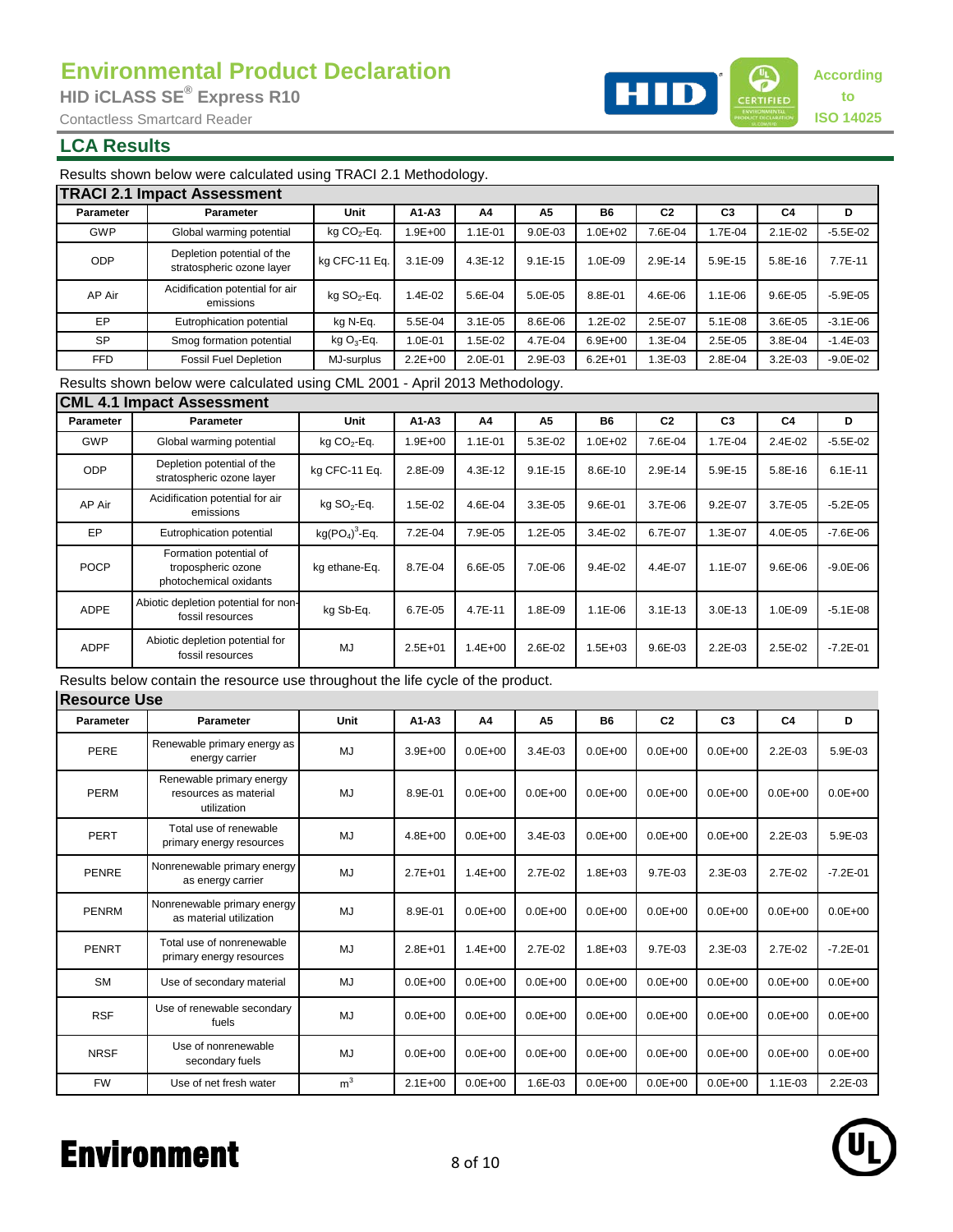

| <b>Output Flows and Waste Categories</b> |                                 |      |             |             |             |             |                |                |                |              |  |
|------------------------------------------|---------------------------------|------|-------------|-------------|-------------|-------------|----------------|----------------|----------------|--------------|--|
| Parameter                                | <b>Parameter</b>                | Unit | $A1 - A3$   | A4          | A5          | <b>B6</b>   | C <sub>2</sub> | C <sub>3</sub> | C <sub>4</sub> | D            |  |
| HWD                                      | Hazardous waste disposed        | kg   | .7E-04      | $0.0E + 00$ | $0.0E + 00$ | $0.0E + 00$ | $0.0E + 00$    | $0.0E + 00$    | $0.0E + 00$    | $0.0E + 00$  |  |
| <b>NHWD</b>                              | Non-hazardous waste<br>disposed | kg   | $1.0E - 04$ | $0.0E + 00$ | $0.0E + 00$ | $0.0E + 00$ | $0.0E + 00$    | $0.0E + 00$    | $0.0E + 00$    | $0.0E + 00$  |  |
| <b>RWD</b>                               | Radioactive waste disposed      | kg   | $9.2E - 04$ | $0.0E + 00$ | 6.7E-07     | $0.0E + 00$ | $0.0E + 00$    | $0.0E + 00$    | 4.6E-07        | $-3.9E - 07$ |  |
| CRU<br><b>MFR</b>                        | Components for re-use           | kg   | $0.0E + 00$ | $0.0E + 00$ | $0.0E + 00$ | $0.0E + 00$ | $0.0E + 00$    | $0.0E + 00$    | $0.0E + 00$    | $0.0E + 00$  |  |
|                                          | Materials for recycling         | kg   | $9.0E - 04$ | $0.0E + 00$ | 4.7E-02     | $0.0E + 00$ | $0.0E + 00$    | 1.7E-03        | $0.0E + 00$    | $0.0E + 00$  |  |
| <b>MER</b>                               | Materials for energy recovery   | kg   | $0.0E + 00$ | $0.0E + 00$ | $0.0E + 00$ | $0.0E + 00$ | $0.0E + 00$    | $0.0E + 00$    | $0.0E + 00$    | $0.0E + 00$  |  |
| EEE                                      | Exported electrical energy      | MJ   | $0.0E + 00$ | $0.0E + 00$ | $0.0E + 00$ | $0.0E + 00$ | $0.0E + 00$    | $0.0E + 00$    | $0.0E + 00$    | $0.0E + 00$  |  |
| EEE                                      | Exported thermal energy         | MJ   | 2.7E-02     | $0.0E + 00$ | 4.1E-02     | $0.0E + 00$ | $0.0E + 00$    | $0.0E + 00$    | 6.6E-03        | $0.0E + 00$  |  |

Results below contain the output flows and wastes throughout the life cycle of the product.

The operational energy use (B6) is the main driver of environmental impacts in the majority of categories, except for ozone depletion, where, the production (A1-A3) life cycle stage drives the results. Manufacturing impacts (A3) are primarily driven by electricity use. Raw materials, particularly the circuit board and polyurethane potting drive the production stage (A1), as these materials are the primary materials within the product. The figure below shows the graphical representation of these impacts across the product's life cycle stages





# Environment 9 of 10